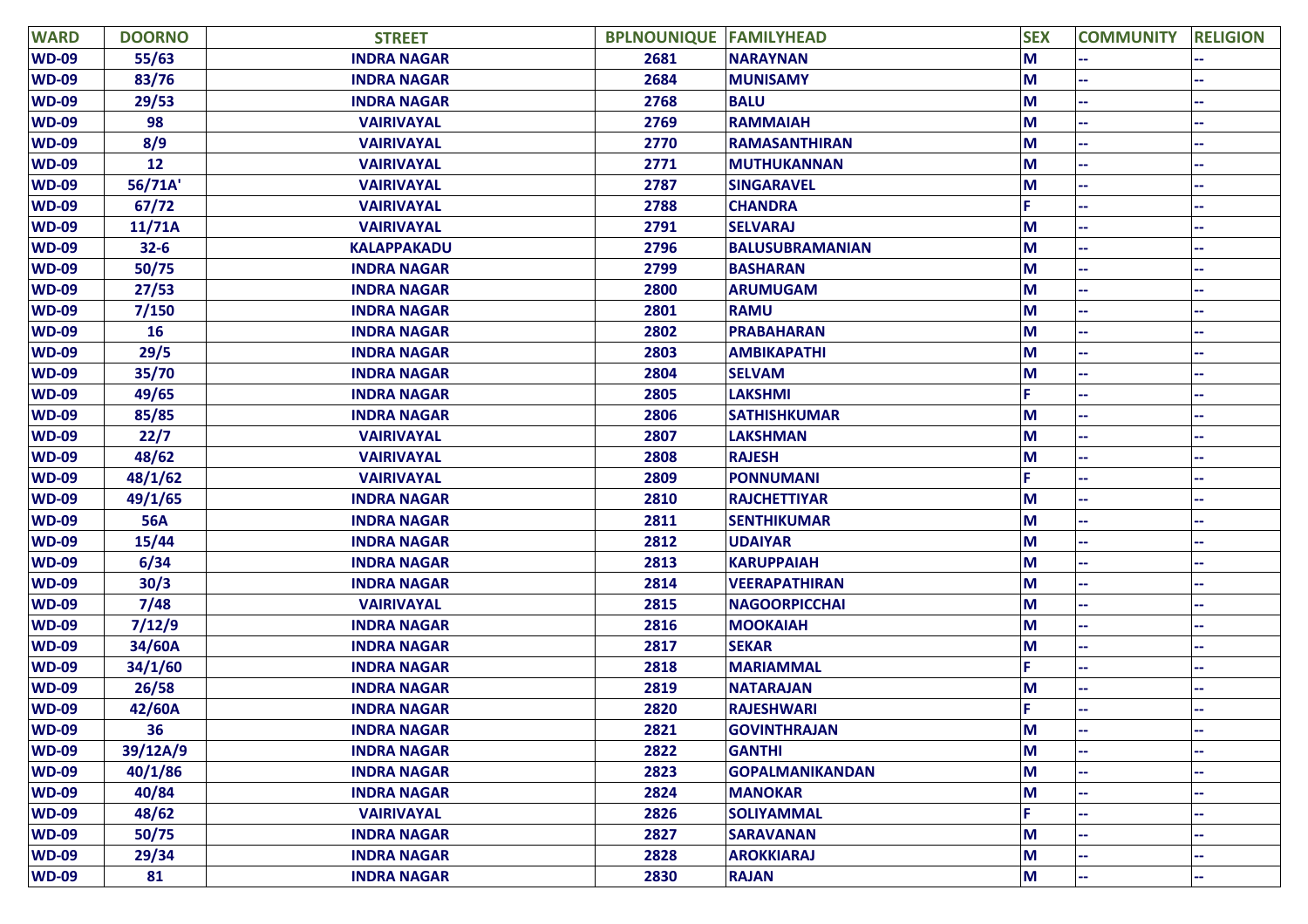| <b>WARD</b>  | <b>DOORNO</b> | <b>STREET</b>      | <b>BPLNOUNIQUE FAMILYHEAD</b> |                           | <b>SEX</b> | <b>COMMUNITY</b> | <b>RELIGION</b> |
|--------------|---------------|--------------------|-------------------------------|---------------------------|------------|------------------|-----------------|
| <b>WD-09</b> | 30/1/59/7     | <b>INDRA NAGAR</b> | 2831                          | <b>GANDHI</b>             | M          |                  |                 |
| <b>WD-09</b> | 7/12/9        | <b>INDRA NAGAR</b> | 2832                          | <b>PANDISELVI</b>         |            |                  |                 |
| <b>WD-09</b> | 45/66         | <b>INDRA NAGAR</b> | 2833                          | <b>SARASHWATHI</b>        | М          |                  |                 |
| <b>WD-09</b> | 41/6B         | <b>INDRA NAGAR</b> | 2834                          | <b>VEERAPPAN</b>          | М          |                  |                 |
| <b>WD-09</b> | 62/81         | <b>INDRA NAGAR</b> | 2835                          | <b>GOVINDARAJ</b>         | M          |                  |                 |
| <b>WD-09</b> | 38/60/B/1     | <b>INDRA NAGAR</b> | 2836                          | <b>GUNASEKAR</b>          | M          |                  |                 |
| <b>WD-09</b> | 95            | <b>INDRA NAGAR</b> | 2837                          | <b>SUNTHARAM</b>          | M          |                  |                 |
| <b>WD-09</b> | 63/72         | <b>INDRA NAGAR</b> | 2838                          | <b>VELLAISAMY</b>         | M          |                  |                 |
| <b>WD-09</b> | 61            | <b>INDRA NAGAR</b> | 2839                          | <b>KARUNAN</b>            | М          |                  |                 |
| <b>WD-09</b> | 50/1123Y      | <b>INDRA NAGAR</b> | 2840                          | <b>PANDIYAN</b>           | М          |                  |                 |
| <b>WD-09</b> | 59/40         | <b>INDRA NAGAR</b> | 2841                          | <b>BALU</b>               | M          |                  |                 |
| <b>WD-09</b> | 99/89         | <b>INDRA NAGAR</b> | 2842                          | <b>CHINNAKANNU THEVAR</b> | М          |                  |                 |
| <b>WD-09</b> | 71.88         | <b>INDRA NAGAR</b> | 2843                          | <b>LAKSHMI</b>            |            |                  |                 |
| <b>WD-09</b> | 68/83         | <b>INDRA NAGAR</b> | 2844                          | <b>VASANTHA</b>           |            |                  |                 |
| <b>WD-09</b> | 66/82         | <b>INDRA NAGAR</b> | 2845                          | <b>VASANTHA</b>           |            |                  |                 |
| <b>WD-09</b> | 8/35          | <b>INDRA NAGAR</b> | 2846                          | <b>JEYAN</b>              | М          |                  |                 |
| <b>WD-09</b> | 107/1/112     | <b>INDRA NAGAR</b> | 2847                          | <b>SUBRAMANIAN</b>        | М          |                  |                 |
| <b>WD-09</b> | 107/112       | <b>INDRA NAGAR</b> | 2848                          | <b>ANNADURAI</b>          | M          |                  |                 |
| <b>WD-09</b> | 100/103       | <b>INDRA NAGAR</b> | 2849                          | <b>SHANKAR</b>            | M          |                  |                 |
| <b>WD-09</b> | <b>26E</b>    | <b>INDRA NAGAR</b> | 2850                          | <b>JEYAKUMAR</b>          | М          |                  |                 |
| <b>WD-09</b> | <b>26E</b>    | <b>VAIRIVAYAL</b>  | 2851                          | <b>GUBENDRAN</b>          | М          |                  |                 |
| <b>WD-09</b> | 11/7          | <b>VAIRIVAYAL</b>  | 2852                          | <b>GANDHASWAMY</b>        | M          |                  |                 |
| <b>WD-09</b> | 10/7          | <b>VAIRIVAYAL</b>  | 2853                          | <b>BABU</b>               | М          |                  |                 |
| <b>WD-09</b> | 21/G1         | <b>VAIRIVAYAL</b>  | 2854                          | <b>SHANMUGAM</b>          | M          |                  |                 |
| <b>WD-09</b> | 10/7/A        | <b>INDRA NAGAR</b> | 2855                          | <b>C. SARAVANAN</b>       | M          |                  |                 |
| <b>WD-09</b> | 109/132       | <b>VAIRIVAYAL</b>  | 2856                          | <b>SHANMUGANATHAN</b>     | M          |                  |                 |
| <b>WD-09</b> | 121/1         | <b>VAIRIVAYAL</b>  | 2857                          | <b>VEERAMANI</b>          | M          |                  |                 |
| <b>WD-09</b> | 1/31          | <b>VAIRIVAYAL</b>  | 2858                          | <b>KAMALAM</b>            |            |                  |                 |
| <b>WD-09</b> | 1/1/31        | <b>VAIRIVAYAL</b>  | 2859                          | <b>ARUMUGAM</b>           | М          |                  |                 |
| <b>WD-09</b> | 2/33          | <b>VAIRIVAYAL</b>  | 2860                          | <b>MURUGAN</b>            | M          |                  |                 |
| <b>WD-09</b> | 2/1/33        | <b>VAIRIVAYAL</b>  | 2861                          | <b>KRISHNAN</b>           | M          |                  |                 |
| <b>WD-09</b> | 105/113       | <b>INDRA NAGAR</b> | 2862                          | <b>SHANTHA</b>            |            |                  |                 |
| <b>WD-09</b> | 74/83         | <b>INDRA NAGAR</b> | 2863                          | <b>KALIMUTHU</b>          | M          |                  |                 |
| <b>WD-09</b> | 8/35          | <b>INDRA NAGAR</b> | 2864                          | <b>JEYAN</b>              | M          |                  |                 |
| <b>WD-09</b> | 21/7/A        | <b>VAIRIVAYAL</b>  | 2865                          | <b>MUTHUKUMAR</b>         | M          |                  |                 |
| <b>WD-09</b> | 21/7/B        | <b>VAIRIVAYAL</b>  | 2866                          | <b>VENMATHI</b>           |            |                  |                 |
| <b>WD-09</b> | 25/53B        | <b>INDRA NAGAR</b> | 2867                          | <b>KALIYAPERUMAL</b>      | M          |                  |                 |
| <b>WD-09</b> | 95/96         | <b>INDRA NAGAR</b> | 2869                          | <b>SUGUMAR</b>            | M          |                  |                 |
| <b>WD-09</b> | 84/98         | <b>INDRA NAGAR</b> | 2870                          | <b>PARAMASIVAM</b>        | M          |                  |                 |
| <b>WD-09</b> | 11/7          | <b>VAIRIVAYAL</b>  | 2871                          | <b>SORNAVALLI</b>         | M          |                  | μ.              |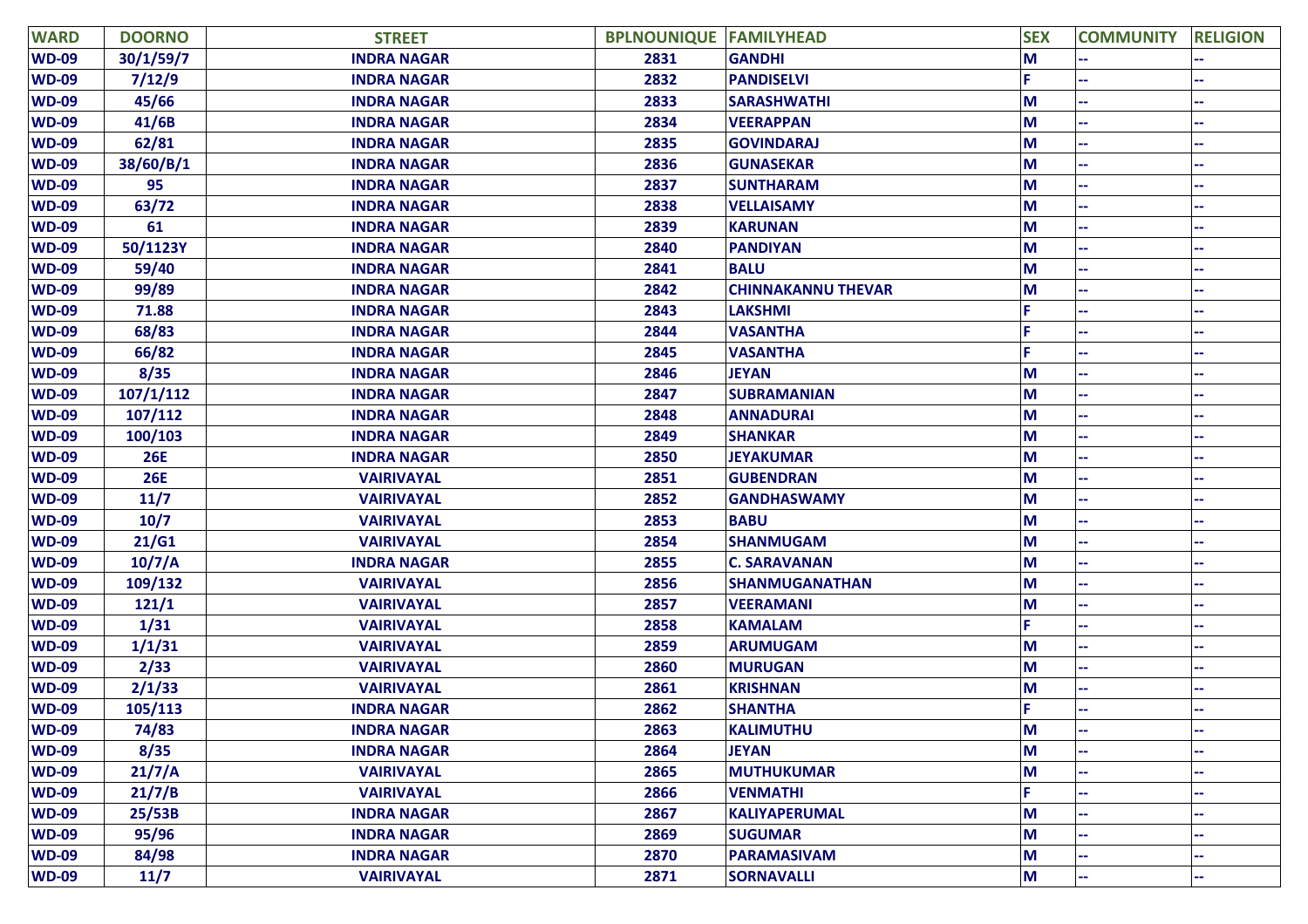| <b>WARD</b>  | <b>DOORNO</b> | <b>STREET</b>      | <b>BPLNOUNIQUE FAMILYHEAD</b> |                         | <b>SEX</b> | <b>COMMUNITY</b> | <b>RELIGION</b> |
|--------------|---------------|--------------------|-------------------------------|-------------------------|------------|------------------|-----------------|
| <b>WD-09</b> | 55            | <b>INDRA NAGAR</b> | 2872                          | <b>PANNERSELVAM</b>     | M          |                  |                 |
| <b>WD-09</b> | 4             | <b>INDRA NAGAR</b> | 2873                          | <b>KALIYAMOORTHI</b>    | M          |                  |                 |
| <b>WD-09</b> | 124/23J       | <b>VAIRIVAYAL</b>  | 2874                          | <b>SIVAGAMI AMMAL</b>   | p          |                  |                 |
| <b>WD-09</b> | 8/35          | <b>VAIRIVAYAL</b>  | 2875                          | <b>THANGAM</b>          | M          |                  |                 |
| <b>WD-09</b> | 10/36B        | <b>VAIRIVAYAL</b>  | 2876                          | <b>POOMATHI</b>         | Ë          |                  |                 |
| <b>WD-09</b> | 10/1          | <b>VAIRIVAYAL</b>  | 2877                          | <b>K. PUSHPAM</b>       | F          |                  |                 |
| <b>WD-09</b> | 10/37         | <b>INDRA NAGAR</b> | 2878                          | <b>S. THAIYALNAYAGI</b> | c          |                  |                 |
| <b>WD-09</b> | 12/38         | <b>VAIRIVAYAL</b>  | 2879                          | <b>SUBRAMANIYAN</b>     | M          |                  |                 |
| <b>WD-09</b> | 59/12         | <b>VAIRIVAYAL</b>  | 2880                          | <b>CHINNASAMY</b>       | M          |                  |                 |
| <b>WD-09</b> | 55/63         | <b>INDRA NAGAR</b> | 2881                          | <b>A. NARAYANAN</b>     | M          |                  |                 |
| <b>WD-09</b> | 14/41         | <b>INDRA NAGAR</b> | 2882                          | <b>JANAKI</b>           | p          |                  |                 |
| <b>WD-09</b> | 22/56B        | <b>INDRA NAGAR</b> | 2883                          | <b>RAKKAI</b>           | M          |                  |                 |
| <b>WD-09</b> | 53/75         | <b>INDRA NAGAR</b> | 2884                          | <b>P. MUNIYASAMY</b>    | M          |                  |                 |
| <b>WD-09</b> | 49/68         | <b>INDRA NAGAR</b> | 2885                          | <b>MALAIMEGAM</b>       | M          |                  |                 |
| <b>WD-09</b> | 25/53B        | <b>INDRA NAGAR</b> | 2886                          | <b>KALIYAPERUMAL</b>    | M          |                  |                 |
| <b>WD-09</b> | 90/99         | <b>VAIRIVAYAL</b>  | 2887                          | <b>K. KARUPPAIAH</b>    | M          |                  |                 |
| <b>WD-09</b> | 29/1/34       | <b>INDRA NAGAR</b> | 2888                          | <b>BALU</b>             | M          |                  |                 |
| <b>WD-09</b> | 13/488        | <b>INDRA NAGAR</b> | 2889                          | <b>SELVARAJ</b>         | M          |                  |                 |
| <b>WD-09</b> | 44/80C        | <b>INDRA NAGAR</b> | 2890                          | <b>VEERAPPAN</b>        | M          |                  |                 |
| <b>WD-09</b> | <b>59A</b>    | <b>INDRA NAGAR</b> | 2891                          | <b>KUMARASAN</b>        | M          |                  |                 |
| <b>WD-09</b> | 18/55         | <b>VAIRIVAYAL</b>  | 2892                          | <b>THANGARAJ</b>        | M          |                  |                 |
| <b>WD-09</b> | 43/66         | <b>INDRA NAGAR</b> | 2893                          | <b>MUTHUKUMAR</b>       | M          |                  |                 |
| <b>WD-09</b> | 16/55b        | <b>INDRA NAGAR</b> | 2894                          | <b>SHANTHI</b>          | p          |                  |                 |
| <b>WD-09</b> | 46/56         | <b>INDRA NAGAR</b> | 2895                          | <b>RAMU</b>             | M          |                  |                 |
| <b>WD-09</b> | 84/87         | <b>INDRA NAGAR</b> | 2896                          | <b>CHEELLADURAI</b>     | M          |                  |                 |
| <b>WD-09</b> | 108/112       | <b>INDRA NAGAR</b> | 2897                          | <b>LAKSHMI</b>          | F          |                  |                 |
| <b>WD-09</b> | 12/38         | <b>VAIRIVAYAL</b>  | 2898                          | <b>SUBRAMANIAN</b>      | M          |                  |                 |
| <b>WD-09</b> | 53/86         | <b>INDRA NAGAR</b> | 2899                          | <b>PANDIYAN</b>         | M          |                  |                 |
| <b>WD-09</b> | 77/88         | <b>INDRA NAGAR</b> | 2900                          | <b>RAJESHWARI</b>       | M          |                  |                 |
| <b>WD-09</b> | 89/87         | <b>INDRA NAGAR</b> | 2901                          | <b>PORKODI</b>          | F          |                  |                 |
| <b>WD-09</b> | 79/87         | <b>INDRA NAGAR</b> | 2902                          | <b>SOLAISAMY</b>        | M          |                  |                 |
| <b>WD-09</b> | 113/111       | <b>INDRA NAGAR</b> | 2903                          | <b>MEYYAL</b>           | F.         |                  |                 |
| <b>WD-09</b> | 112           | <b>INDRA NAGAR</b> | 2904                          | <b>RENUGA</b>           | M          |                  |                 |
| <b>WD-09</b> | 108/107       | <b>INDRA NAGAR</b> | 2905                          | <b>SEKAR</b>            | M          |                  |                 |
| <b>WD-09</b> | 108           | <b>INDRA NAGAR</b> | 2906                          | <b>POTTUMANI</b>        | F.         |                  |                 |
| <b>WD-09</b> | 78/96         | <b>INDRA NAGAR</b> | 2907                          | <b>GOPAL</b>            | M          |                  |                 |
| <b>WD-09</b> | 76/95         | <b>INDRA NAGAR</b> | 2908                          | <b>GANPATHI ACHARI</b>  | M          |                  |                 |
| <b>WD-09</b> | 91/90         | <b>INDRA NAGAR</b> | 2909                          | <b>SORNAVALLI</b>       | F.         |                  |                 |
| <b>WD-09</b> | 102/104       | <b>INDRA NAGAR</b> | 2910                          | <b>PAKKIRISAMY</b>      | M          |                  |                 |
| <b>WD-09</b> | 80/96/55      | <b>INDRA NAGAR</b> | 2911                          | <b>CHANDRA</b>          | F.         |                  |                 |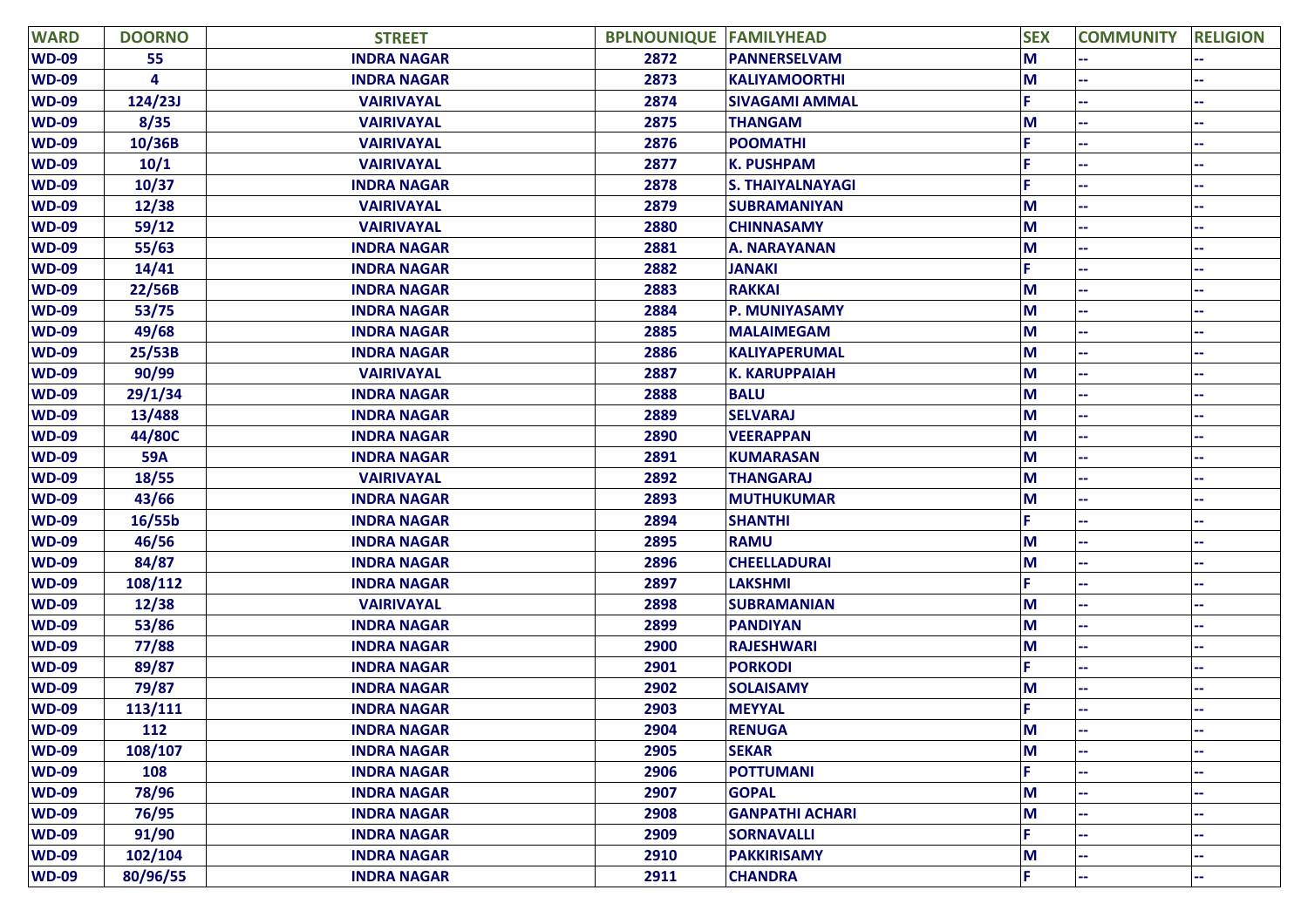| <b>WARD</b>  | <b>DOORNO</b> | <b>STREET</b>              | <b>BPLNOUNIQUE</b> | <b>FAMILYHEAD</b>       | <b>SEX</b> | <b>COMMUNITY</b> | <b>RELIGION</b> |
|--------------|---------------|----------------------------|--------------------|-------------------------|------------|------------------|-----------------|
| <b>WD-09</b> | 80/92         | <b>INDRA NAGAR</b>         | 2912               | <b>GURUSAMY</b>         | M          |                  |                 |
| <b>WD-09</b> | 89/61         | <b>INDRA NAGAR</b>         | 2913               | <b>MURUGESAN</b>        | M          |                  |                 |
| <b>WD-09</b> | 82            | <b>INDRA NAGAR</b>         | 2914               | <b>BALASUBARAMANIAN</b> | M          |                  |                 |
| <b>WD-09</b> | 11/45         | <b>INDRA NAGAR</b>         | 2915               | <b>MARRY</b>            |            |                  |                 |
| <b>WD-09</b> | 215           | <b>SANNATHI VAYAL-4</b>    | 2916               | <b>AMUTHA</b>           |            |                  |                 |
| <b>WD-09</b> | 24/2/37       | <b>SANNATHI VAYAL-4</b>    | 2917               | <b>SIVANESHWARAN</b>    | M          |                  |                 |
| <b>WD-09</b> | 86/4          | <b>SANNATHI VAYAL-4</b>    | 2918               | <b>KUNJU AMMAL</b>      |            |                  |                 |
| <b>WD-09</b> | 84/1          | <b>SANNATHI VAYAL-4</b>    | 2919               | <b>RENGAN</b>           | M          |                  |                 |
| <b>WD-09</b> | 167           | <b>SANNATHI VAYAL-4</b>    | 2920               | <b>MANOGARAN</b>        | M          |                  |                 |
| <b>WD-09</b> | 106           | <b>SANNATHI VAYAL-4</b>    | 2921               | <b>RAVI</b>             | M          |                  |                 |
| <b>WD-09</b> | 200/1         | <b>SANNATHI VAYAL-4</b>    | 2922               | <b>KRISHNAN</b>         | M          |                  |                 |
| <b>WD-09</b> | 55            | <b>SANNATHI VAYAL-4</b>    | 2923               | <b>MUTHUMANI</b>        |            |                  |                 |
| <b>WD-09</b> | <b>18A</b>    | <b>PATTUKKOTTAI ROAD-4</b> | 2924               | <b>VADUKAMBAL</b>       |            |                  |                 |
| <b>WD-09</b> | 40D/1         | <b>PATTUKKOTTAI ROAD-4</b> | 2925               | <b>A. KARUPPAIAH</b>    | M          |                  |                 |
| <b>WD-09</b> | 130           | <b>PATTUKKOTTAI ROAD-4</b> | 2926               | <b>KALIYAMMAL</b>       |            |                  |                 |
| <b>WD-09</b> | 88/2/N40      | <b>PATTUKKOTTAI ROAD-4</b> | 2927               | <b>KALYANI</b>          |            |                  |                 |
| <b>WD-09</b> | 87            | <b>PATTUKKOTTAI ROAD-4</b> | 2929               | <b>JAYNTHI</b>          |            |                  |                 |
| <b>WD-09</b> | 400           | <b>PATTUKKOTTAI ROAD-4</b> | 2930               | <b>RAMASAMY</b>         | M          |                  |                 |
| <b>WD-09</b> | 172           | <b>PATTUKKOTTAI ROAD-4</b> | 2931               | <b>PERUMAL SAMY</b>     | M          |                  |                 |
| <b>WD-09</b> | 152           | <b>PATTUKKOTTAI ROAD-4</b> | 2932               | <b>NATARAJAN</b>        | M          |                  |                 |
| <b>WD-09</b> | 128           | <b>PATTUKKOTTAI ROAD-4</b> | 2933               | <b>MEENAMBAL</b>        |            |                  |                 |
| <b>WD-09</b> | 110           | <b>PATTUKKOTTAI ROAD-4</b> | 2934               | <b>PAVULRAJ</b>         | M          |                  |                 |
| <b>WD-09</b> | 55            | <b>PATTUKKOTTAI ROAD-4</b> | 2935               | <b>GANESAN</b>          | M          |                  |                 |
| <b>WD-09</b> | 54/6          | <b>PATTUKKOTTAI ROAD-4</b> | 2936               | <b>VETRIVEL</b>         | M          |                  |                 |
| <b>WD-09</b> | 46            | <b>PATTUKKOTTAI ROAD-4</b> | 2937               | <b>MARUTHAMBA</b>       |            |                  |                 |
| <b>WD-09</b> | 138           | <b>PATTUKKOTTAI ROAD-4</b> | 2938               | <b>MARIMUTHU</b>        | M          |                  |                 |
| <b>WD-09</b> | 53            | <b>PATTUKKOTTAI ROAD-4</b> | 2939               | <b>EGANATHAN</b>        | M          |                  |                 |
| <b>WD-09</b> | 140/2         | <b>PATTUKKOTTAI ROAD-4</b> | 2940               | <b>KUMAR</b>            | M          |                  |                 |
| <b>WD-09</b> | 102/1/1       | <b>PATTUKKOTTAI ROAD-4</b> | 2941               | <b>JAISHANKAR</b>       | M          |                  |                 |
| <b>WD-09</b> | 156           | Gandhipoonga Salai         | 2942               | <b>MURUGESAN</b>        | M          |                  |                 |
| <b>WD-09</b> | 78/1          | <b>PATTUKKOTTAI ROAD-4</b> | 2943               | <b>SATHAIAH</b>         | M          |                  |                 |
| <b>WD-09</b> | 54            | <b>PATTUKKOTTAI ROAD-4</b> | 2945               | <b>SAROJA</b>           | F.         |                  |                 |
| <b>WD-09</b> | 74/1          | <b>PATTUKKOTTAI ROAD-4</b> | 2946               | <b>SANKAR</b>           | M          |                  |                 |
| <b>WD-09</b> | 74            | <b>PATTUKKOTTAI ROAD-4</b> | 2947               | <b>PUSHBA</b>           | F.         |                  |                 |
| <b>WD-09</b> | 72            | <b>PATTUKKOTTAI ROAD-4</b> | 2948               | <b>SUBBIAH</b>          | M          |                  |                 |
| <b>WD-09</b> | 118           | <b>INDRA NAGAR</b>         | 2949               | <b>KANNAN</b>           | M          |                  |                 |
| <b>WD-09</b> | 172/1         | <b>PATTUKKOTTAI ROAD-4</b> | 2950               | <b>SUBURAYAN</b>        | M          |                  |                 |
| <b>WD-09</b> | 162           | <b>PATTUKKOTTAI ROAD-4</b> | 2951               | <b>RAMACHANDRAN</b>     | M          |                  |                 |
| <b>WD-09</b> | 87            | <b>PATTUKKOTTAI ROAD-4</b> | 2952               | <b>RENGASAMY</b>        | M          |                  |                 |
| <b>WD-09</b> | 64            | <b>PATTUKKOTTAI ROAD-4</b> | 2953               | <b>KARUPPAIAH</b>       | M          |                  |                 |